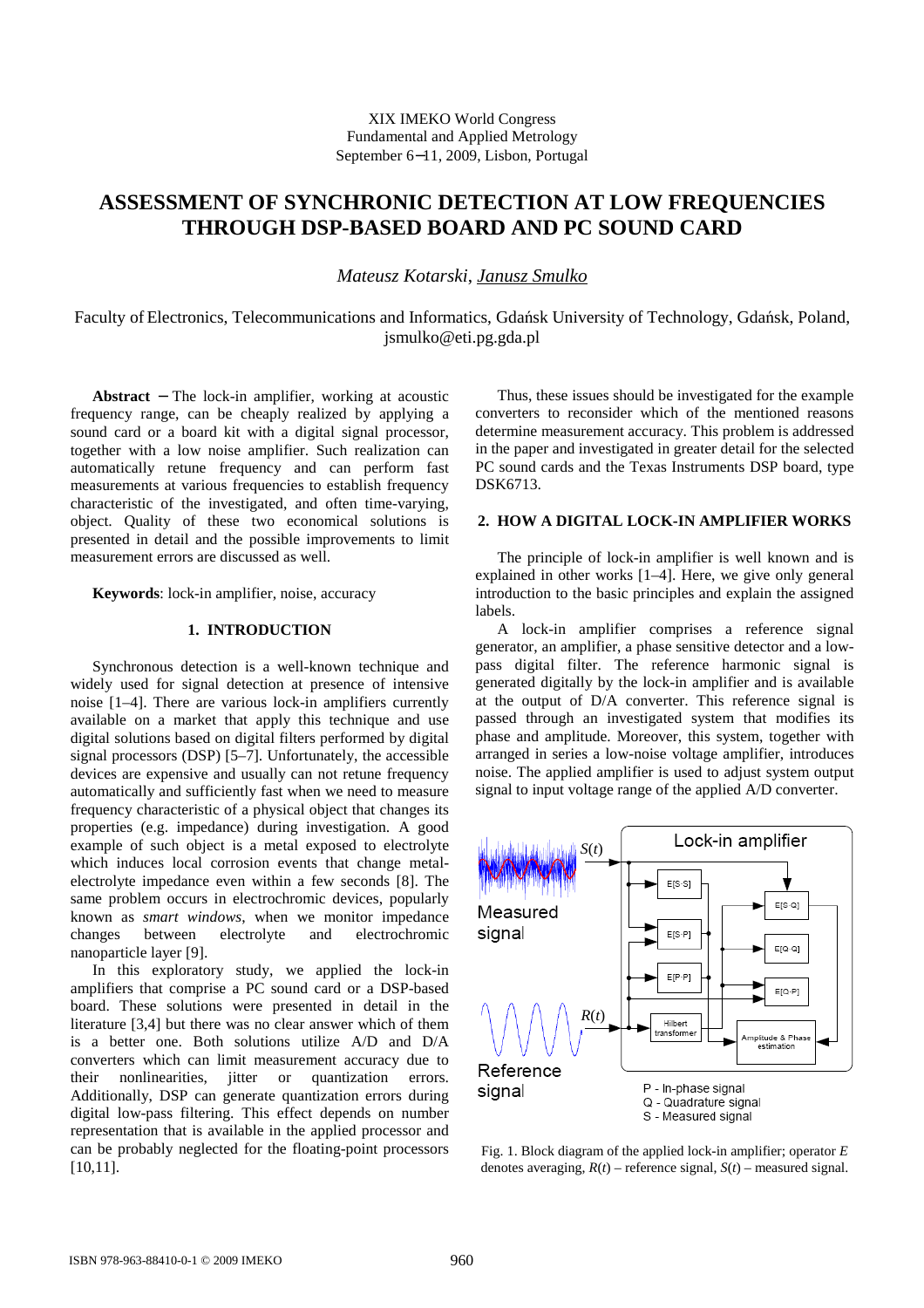The block diagram of the realized lock-in amplifier presents fig. 1. We omitted a low noise amplifier in our experimental studies to concentrate on influence of imperfections introduced by A/D and D/A converters and digital filtering. Therefore, we injected noise into the studied simple low-pass RC system by applying white noise electronic generator, type NRG 201 from MessElektronik - Dresden, to simulate influence of the amplifier inherent noise and the inherent noise of the system under test (fig. 2).



Fig. 2. Electronic scheme of the studied low-pass RC filter;  $R(t)$  – reference signal,  $N(t)$  – noise signal,  $S(t)$  – measured signal.

The investigated system is stimulated by the reference harmonic signal  $R(t)$ . The system output signal  $S(t)$  is sampled and then multiplied by the reference signal. This product is filtered by a low-pass filter to reduce noise which is not correlated with the harmonic component of the signal *S*(*t*) induced by the input reference *R*(*t*).

In this paper, we assumed the procedure presented in literature [4]. This algorithm assumes that we possess from the reference signal *R* its in-phase component *P* and quadrature component *Q*. The first constituent *P* is derived directly from *R* by normalizing its amplitude to unity. The latter *Q* results from shifting *P* by discarding first *K*/4 samples, where *K* means the number of samples per cycle of the reference signal  $R$ . In general, the number  $K/4$  can differ from the integer value. Therefore, we applied the algorithm that is insensitive to a case when the phase shift between *P* and *Q* components differs from π/2 radians.

The observed signal *S* can be represented as a linear sum of two components *P* and *Q*, together with the additive noise component *N*:

$$
S = aP + bQ + N \tag{1}
$$

Then, the following products can be formed:

$$
E[S \cdot P] = aE[P \cdot P] + bE[Q \cdot P] + E[N \cdot P]
$$
 (2)

$$
E[S \cdot Q] = aE[P \cdot Q] + bE[Q \cdot Q] + E[N \cdot Q]
$$
 (3)

where operator *E* denotes averaging. The noise component *N* is not correlated with *Q* or *P* and therefore tends to zero as the averaging time grows. This fact is the main advantage of the lock-in amplifier technique which can reduce influence of intensive noise on measurement accuracy by operation of averaging or equally by low-pass filtering.

Equations (2) and (3) give the coefficients *a* and *b* which determine the module of the component of signal *S* induced by the reference signal *R* and not by noise *N* that is attenuated due to averaging:

$$
|S| = \sqrt{a^2 E[P \cdot P] + b^2 E[Q \cdot Q] + 2abE[P \cdot Q]}
$$
 (4)

The phase shift  $\phi$  introduced by the investigated system is resolved by equation:

$$
\cos(\phi) = \frac{E[S \cdot P]}{|S| \sqrt{E[P \cdot P]}}
$$
(5)

Equation (4), together with the coefficients *a* and *b* derived from (2) and (3) allows to estimate transmittance or impedance of the investigated system by retuning frequency of the reference signal *R*(*t*) and repeated measurements.

#### **3. EXPERIMENTAL RESULTS**

The measurements were preceded by computer simulations of random error that can be expected at the measurement conditions:

- signal-noise ratio equal to -20 dB,
- sampling frequency  $f_s = 48$  kHz,
- signal averaging time of 1 s that corresponds to averaging over 48000 consecutive samples.

We applied MATLAB<sup>®</sup> functions: wgn to generate white noise and *filter* to simulate low-pass RC filtering. Random error  $\sigma_s$  of the estimated signal  $|S|$  was defined as a standard deviation determined within a set of hundred estimators, obtained after 1 s long averaging for each. This limits accuracy of the defined random error to approx. 10% only [10]. The phase accuracy  $\sigma_{\phi}$  established using the same computer-generated data was about  $3^0$ . The operations realized by the lock-in amplifier (fig. 1) were also carried out by MATLAB<sup>®</sup> script.

The measurements of lock-in amplifiers accuracy were performed for:

- the sound card of the IBM ThinkPad T41 notebook and based on AD1981B codec,
- the sound card C-Media 9739A AC'97,
- the PCM3003 codec used in the daughter card that was connected to the DSP-based DSK6713 board.
- the AIC23 codec being part of the DSP-based DSK6713 board.

The lock-in amplifier input signal  $S(t)$  is a sum of a white noise component filtered by a low-pass RC filter (fig. 2) and a harmonic signal *R*(*t*). The noise component intensity at the input of A/D converter (fig. 1) was equal to 220 mV of rms value. The rms value of the harmonic signal at the same input and at frequencies where the RC filter characteristic is flat (e.g.  $100 \text{ Hz} - \text{fig}$ ) was set to  $22 \text{ mV}$ . These values established the signal-noise ratio as -20 dB.

The signal *S*(*t*) was sampled at sampling frequency *f*s=44.1 kHz (AD1981B, 9739A AC'97) or at *f*s=48 kHz (PCM3003, AIC23) and averaged over 1 s intervals. The established averaging time limited the measurements of a dozen or so frequency points within acoustic bandwidth to the acceptable processing time below 20 s.

We applied the freeware software MPTM to generate harmonic signal at output of the PC sound cards. The signal was sampled and analyzed by the MATLAB® script when A/D converters of the PC cards were investigated. When the DSP-based board was tested we programmed the applied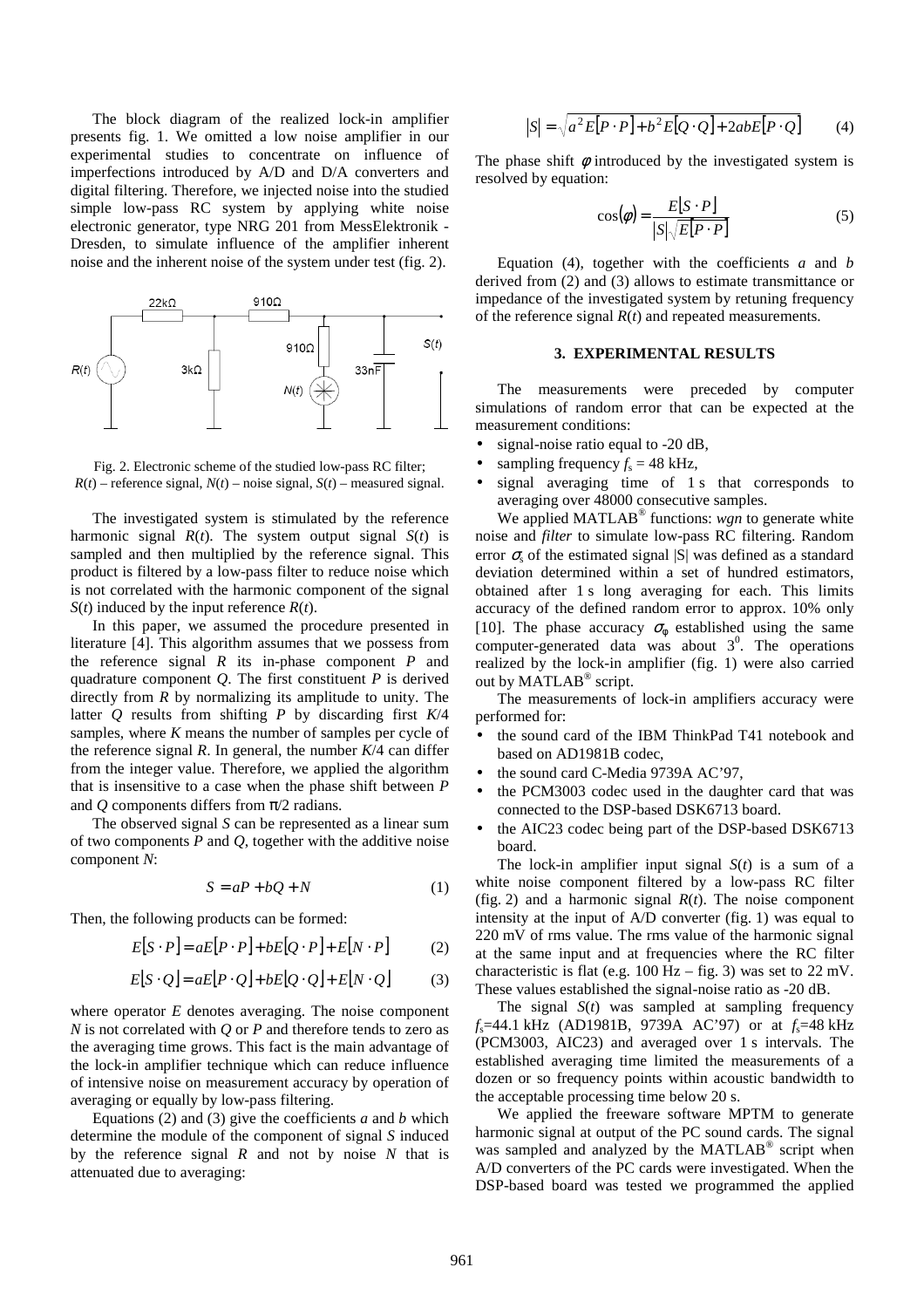processor by using DDS technique to generate the sinus function at various frequencies. The measurements and necessary analysis was performed by C programme that worked in the Code Composer Studio software.



Fig. 3. Voltage power spectrum of the analysed signal *S*(*t*) versus frequency at the reference 100 Hz harmonic signal *R*(*t*) and sampling frequency 48 kHz when applying the sound card C-media 9739A; signal-noise ratio was -20 dB.



Fig. 4. Error  $\sigma_s$  of the amplitude module  $|S|$  estimated after 1 s long signal sampling; signal to noise ratio was -20 dB.

Figure 4 and fig. 5 present the detailed results of amplitude and phase errors versus frequency. We can assess that the best solution within the investigated set is the PC sound card C-Media 9739A. The errors are close to the background level predicted by the computer simulations for the established measurement time and the assumed signalnoise ratio. Thus, eventual measurement error reduction means longer averaging and measurement time. The worse result is observed for the AIC 93 codec due to the built-in programmable amplifier that introduces additional noise, even if its gain is set to one.

The biggest error at the upper part of the acoustic bandwidth was observed for the PCM 3003 codec. We suppose that the reason for this effect is lower oversampling rate than in other tested sigma-delta A/D converters. For example, AIC 23 codec supports the industry-standard oversampling rate of  $256f_s$  when the PCM 3003 codec sustains only  $64f_s$  rate that deteriorates its parameters as a lock-in amplifier at frequencies higher than 10 kHz according to the detailed specification presented by the producer of both codec's - Texas Instruments.



Fig. 5. Error  $\sigma_{\phi}$  of the phase  $\phi$  estimated after 1 s long signal sampling; signal to noise ratio was -20 dB.

#### **4. CONCLUSIONS**

This experimental study assessed quality of the economical digital lock-in amplifiers, realized by various PC sound cards and the DSP-based DSK6713 board from Texas Instruments. We conclude that all the considered solutions can be applied in practice for measurements within acoustic frequency range but quality of these systems depend strongly on the applied codec. The best solution is the cheap C-Media 9739A sound card. This card assures accuracy of the realized lock-in amplifier close to the theoretical limit established by the carried out computer simulations.

The presented conclusions would probably differ when the measurements were longer than 1 s to assure lower random error. Thus, the more expensive solution would present its advantages. We suppose that in this case the better results should be achieved by applying the high quality measurement board with a 24-bites A/D converter